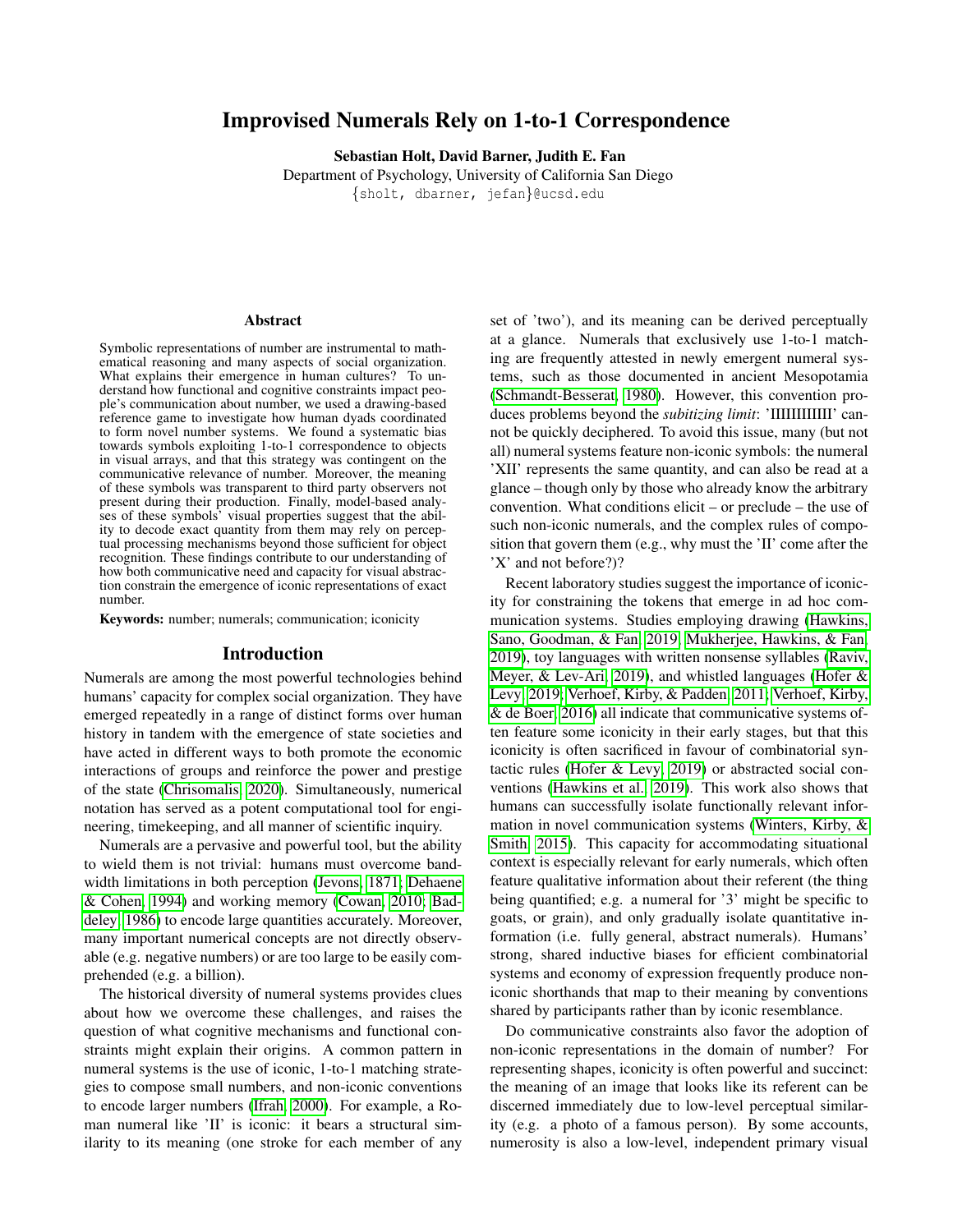

Figure 1: A. In each type of game (number or shape), the sketcher produced a symbol to convey the meaning of the target image (highlighted in yellow) to the viewer, who could see the same sets of animals but not the identity of the target. The sets varied in the type of animal they consisted of (in shape games), or the quantity of that animal they consisted of (in number games). B. Sketches produced by participants in nine different number games (left) and nine different shape games (right) to convey stimulus image "four owls" in the context of number and shape distractors, respectively.

property [\(Burr & Ross, 2008\)](#page-5-14), which may be especially well represented by iconic symbols that exploit one-to-one correspondence. However, while small sets can be readily represented by one-to-one correspondence, this strategy may be less efficient for sets beyond the subitizing limit, as noise accumulates in keeping with Weber's law. Thus, we might expect that, when seeking to accurately communicate the values of large sets, individuals may create conventional, non-iconic, representations as they do in other communicative contexts.

In the present study, we asked whether the above tradeoffs between iconicity and social convention might also explain the forms that numeral systems have taken historically, by asking what forms first emerge in real-time communicative settings. To explore this, we first constructed a dyadic communication game to elicit spontaneous graphical representations of numerical or shape information. Having elicited these graphical representations under moderate time pressure, we then asked naïve human recognizers to recover the numerical or shape meaning of those representations, in order to understand whether those representations were iconic (and therefore interpretable to naïve outsiders) or conventional (and therefore not interpretable to naïve outsiders). We also fed the image representations into a convolutional neural network trained on naturalistic image data, and gave the same recognition task to a linear classifier trained on those neuralnetwork encodings, in order to see if a low-level measure of perceptual similarity was responsible for observed iconicity in the numeral or shape representations.

# <span id="page-1-0"></span>What Numerals do People Improvise?

In Experiment I, we elicited ad-hoc numerals from people by putting them in situations where the encoding of numerical information was task relevant. We then compared the symbols produced by this 'number group' with symbols produced by a 'shape group', another group for whom shape - not numerical - information was task relevant.

### Methods

Participants We originally recruited 134 participants from Amazon Mechanical Turk (AMT), paired into 67 games. In each game, one participant was assigned the sketcher role and the other the viewer role, and these role assignments remained the same throughout the experiment. Six games were excluded according to our preregistered criteria: four did not meet the performance threshold of 50% accuracy, while two others included pre-existing symbols (words in the form of text). This left 61 games for analysis, including 122 participants, of whom 115 completed our optional demographic survey (53 female). Each game was either a number game (32 games) or shape game (29 games). All participants provided informed consent as per the IRB.

Stimuli Each stimulus consisted of a set of identical black animal silhouettes on a white, square background (see Figure [1,](#page-1-0) panel A). Features that varied between stimuli were cardinality (how many of the animal there was in the set) and shape (what kind of animal the set consisted of). A stimu-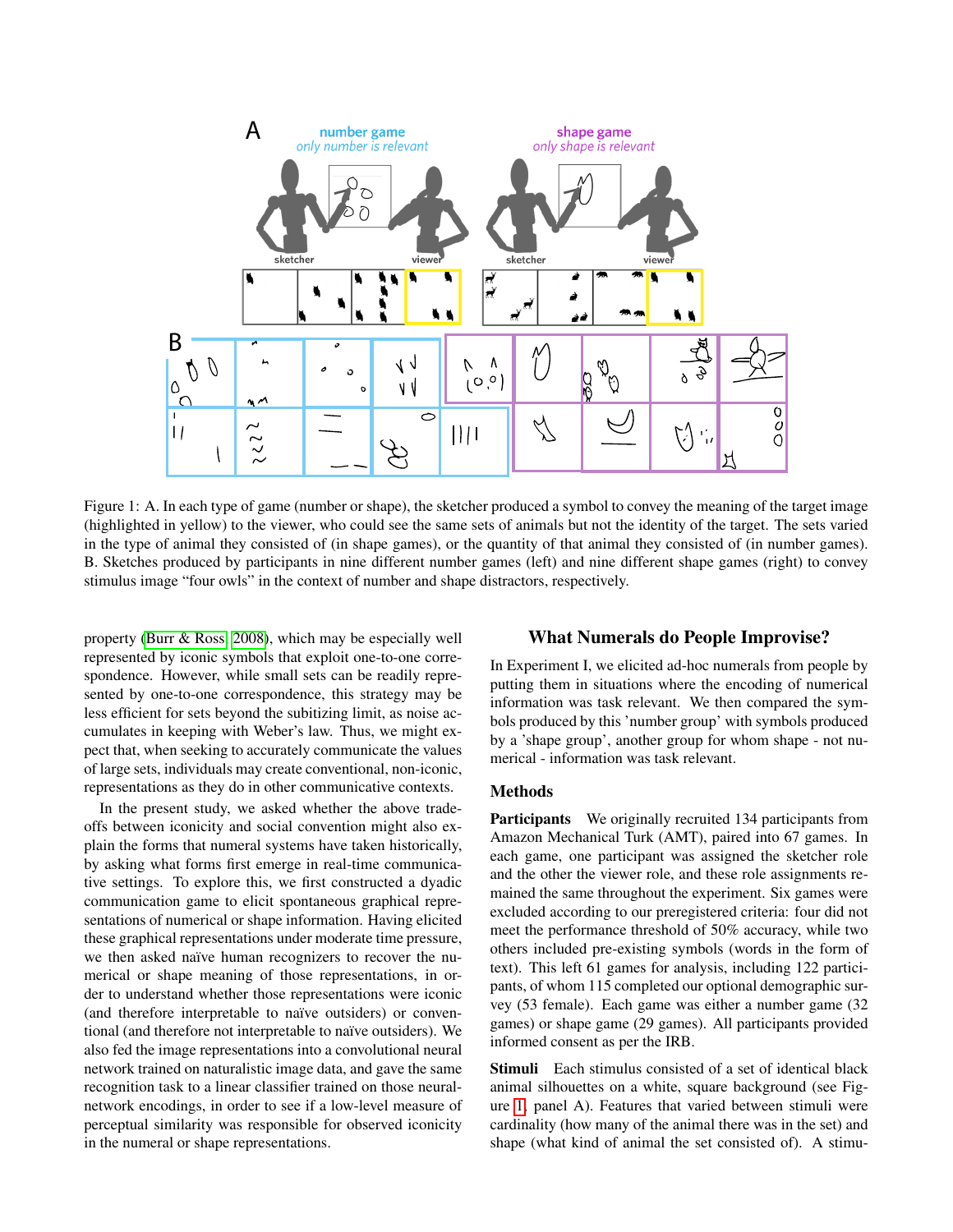

Figure 2: A. Accuracy in the production task for each condition was 92%; individual participant accuracy scores are indicated as dots, with 95% confidence intervals in black. B. The number of strokes used in each sketch correlated much more strongly with cardinality of the stimulus in the number condition than in the shape condition. C. Human recognizer accuracy for labelling sketches produced in the number condition (blue) and shape condition (magenta) with shape (left) or number (right) labels (chance in dotted lines & 95% CI in black).

lus might therefore contain three bears, five deer, five rabbits, etc. There were four possible animals (bears, deer, owls, & rabbits) and cardinalities ranging from 1-8, for a total of 32 unique stimuli. The animal silhouettes were scattered in a random spatial arrangement on the white background, and every time a stimulus was displayed, one of 100 randomly generated versions was selected. To discourage reliance on spatial information, participants were informed that they would see a different spatial distribution from their partner.

Procedure Every game consisted of 32 trials, in which a sketcher had to make symbols that were interpreted by a viewer. In each trial, both participants were shown the same four sets of animals as each other. From those four stimuli, one target was highlighted to the sketcher among three distractors. The job of the sketcher was to disambiguate the target to the viewer by means of a 500x500px sketchpad on which they could draw with their computer cursor. After the sketcher created and submitted their sketch, the viewer saw the sketch and had to guess the identity of the target. This whole process (sketching + guessing) was constrained to 30 seconds per trial, with a progress bar at the top showing both participants how much time remained. At the end of each trial, both participants were shown the identity of the target and the viewer's guess. Because there were 32 trials total per game, each unique stimulus (combination of one of the four animals with one of the eight cardinalities) served as the target exactly once. The 32 trials were divided into four blocks of eight, during which each cardinality and each animal appeared. In this way, we could probe whether representations of each cardinality and each animal changed over time. This also allowed us to create a dataset from each game in which each of the 32 unique stimuli were represented once, enabling easy comparisons based on unique stimuli.

## <span id="page-2-0"></span>Results

Information is effectively encoded To estimate the factors influencing task accuracy, we constructed a binomial linear mixed-effects model with fixed effects as follows: the shape of the animal in the target (bear, deer, owl, rabbit), cardinality of the target (1-8), condition of the game in which the sketch was produced (shape or number), and block of trials  $(32 \text{ trials } 8 \text{ trials per block} = 4 \text{ blocks})$ , as well as random intercepts for each participant. Through multiple BIC comparisons we found that the best model to predict accuracy did not include any interaction terms. We first asked whether viewers' accuracy in the number condition was different from our baseline shape condition. Overall accuracy was quite high (92%), and it was not significantly different between conditions ( $b=-0.221$ ,  $z=-0.623$ ,  $p=.534$ ), showing that people can successfully distill shape or numerical information when it is relevant in the communicative context (Figure [2,](#page-2-0) panel A). Regardless of condition, accuracy improved over the the four blocks of trials, indicating that participants did not immediately plateau to their maximum accuracy (*b*=0.494, *z*=5.745, *p*<.001). We also asked whether accuracy was sensitive to the dimensions of variation in the stimuli: cardinality and shape. There were modest differences in accuracy between shape categories, as revealed by nested model comparison  $(\chi^2_{(3)}=9.545, p=0.023)$ . By contrast, cardinality was a strong predictor of accuracy  $(\chi^2_{(1)}=39.227, p<.001)$ . Higher cardinality was anti-correlated with accuracy (*b*=-0.252, *z*=-6.001, *p*<.001), showing that larger cardinalities were harder for participants to encode and interpret. This may be driven by the perceptual difficulty of number discrimination as cardinalities exceed the subitizing limit.

Strokes are used in 1-to-1 correspondence with numerical meaning We then examined the number of strokes used per sketch. In aggregate, this measure did not differ between the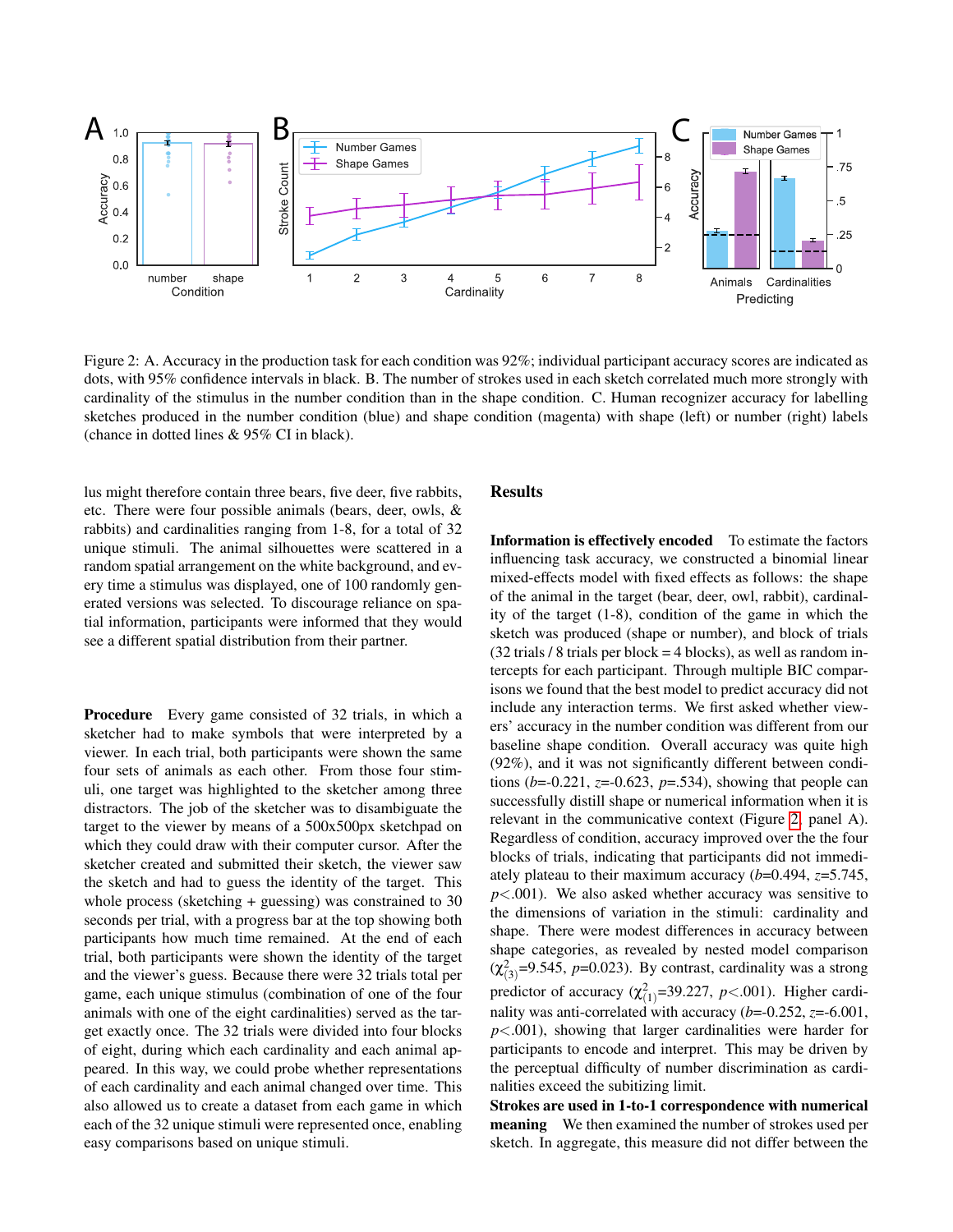two conditions; however, accounting for the random effects of participant ID, shape games used more strokes than number games (*b*=1.688, *t*=3.103, *p*=0.003). Participants used fewer strokes with each block of trials (*b*=-0.553, *t*=-11.029,  $p$ <.001), perhaps as the result of converging on more efficient representations. Importantly, there was both a main effect of stimulus cardinality on the number of strokes used in a sketch (*b*=1.0287, *t*=15.782, *p*<.001), and an interaction between cardinality and game condition whereby stroke counts in number games had a much stronger correlation with stimulus cardinality than in shape games (*b*=0.734, *t*=7.767, *p*<.001) (see Figure [2,](#page-2-0) panel B). This suggests that sketchers relied heavily on a 1-to-1 matching strategy in the creation of their numerals, to a degree that shape-game sketchers did not (for intuition, see sample sketches in Figure [1,](#page-1-0) panel B)).

Sketches become more efficient over time Both the amount of time and 'ink' taken to draw each sketch were greater for the shape condition than the number condition (time: *b*=5.45, *t*=6.741, *p*<.001; 'ink': *b*=0.0336, *t*=8.98, *p*<.001). This may imply that the shape stimuli used in our study were slightly more difficult to draw and less efficient than the set of cardinalities. There was also a negative effect of trial block number on the time it took to draw (*b*=-1.369,  $t = -23.051$ ,  $p < .001$ ), and a significant but small effect on the total amount of 'ink' used (*b*=-0.0015, *t*=-4.742, *p*<.001), indicating that participants became more efficient with practice.

### How Iconic are Improvised Numerals?

Having elicited improvised numerals, we asked in a follow-up experiment to what extent these numerals would be intelligible to observers who were not part of the original communicative paradigm. If they were, this would indicate that the symbols were iconic; otherwise, we would infer the symbols were formed using non-iconic conventions. Also, to explore the visual processing mechanisms that support the production and recognition of such symbols, we sought to test how well a modern computer vision algorithm that had already achieved high accuracy on other visual recognition tasks (though not number recognition) would generalize to the set of symbols that participants had produced.

### Methods

**Participants** We recruited a total of 112 recognizers from Amazon Mechanical Turk. Six recognizers were excluded according to preregistered criterion of missing any one of four catch trials, and nine further participants were excluded for having participated in the production task, leaving 99 recognizers of whom 95 completed our optional demographic survey (39 female; *Mage* = 39.02 years, *SDage* = 11.40 years, ). All participants provided informed consent as per the IRB.

Procedure Recognizers were divided into two groups: a number group, in which participants assigned numerical labels to sketches, and a shape group, in which participants assigned animal labels to sketches. Each recognizer saw exactly one randomly selected sketch from each original production game, of which there were 61. This meant that each recognizer (both 'number-' and 'shape-recognizers') provided labels both for sketches produced in number games and for sketches produced in shape games. 4 catch trials were inserted at regular intervals to exclude recognizers who were not paying attention, for a total of 65 trials. In each trial, the recognizer was presented with a sketch, and also presented with a panel of labelling buttons. For the number group, there were 8 buttons, showing the numbers 1-8. For the shape group, there were 4 buttons, showing the four animal silhouettes used for the original production task stimuli. Recognizers were asked to select the label that best 'matched' the sketch. After selecting their response, no feedback was given.

Model-Based Analysis of Sketch Recognizability To supplement the decisions of human recognizers, we also asked whether the representations encoded by a deep convolutional neural network trained on challenging object recognition tasks would be sufficient to emulate human performance. Following prior work employing deep convolutional neural networks pre-trained on challenging visual recognition tasks [\(Deng et al., 2009\)](#page-5-15) to encode the visual features of hand-drawn images [\(Fan, Hawkins, Wu, & Goodman, 2020\)](#page-5-16), we used VGG-19 [\(Simonyan & Zisserman, 2014\)](#page-5-17) to extract high-level feature-vector representations for each symbol. We trained two logistic-regression classifiers, one predicting number (i.e., 1-8) and the second predicting shape identity from these feature vectors. Both classifiers were trained and evaluated in a 5-fold cross-validated manner using the same splits for both the number and shape tasks, yielding a pattern of correct classifications and confusions.

## Results

Relevant information is encoded iconically To measure the degree to which information about shape or number was encoded in a way that was transparent to other people, we analyzed both human and model recognition performance. Specifically, we separately fit human and model recognition accuracy using mixed-effects logistic regression. To identify the factors that were most important for explaining recognition accuracy, we formally compared models containing different subsets of predictors as fixed effects, and used BIC (Bayesian information criterion) to identify the best-performing one. The resulting model predicting human recognition included: production-game condition (i.e., number or shape), recognition-task condition (i.e., number or shape), production-game block number (i.e., 1-4), and the interaction between production-game condition and recognition-task condition, with random intercepts for each recognizer, each production game, and for each stimulus cardinality and shape. Recognition accuracy was slightly lower for sketches produced in shape games than those from number games (*b*=-2.365, *z*=-23.775, *p*<.001), and for recognition participants trying to assign shape labels (*b*=-1.738, *z*=- 20.143, *p*<.001). Crucially, however this analysis also revealed a reliable interaction between communication-game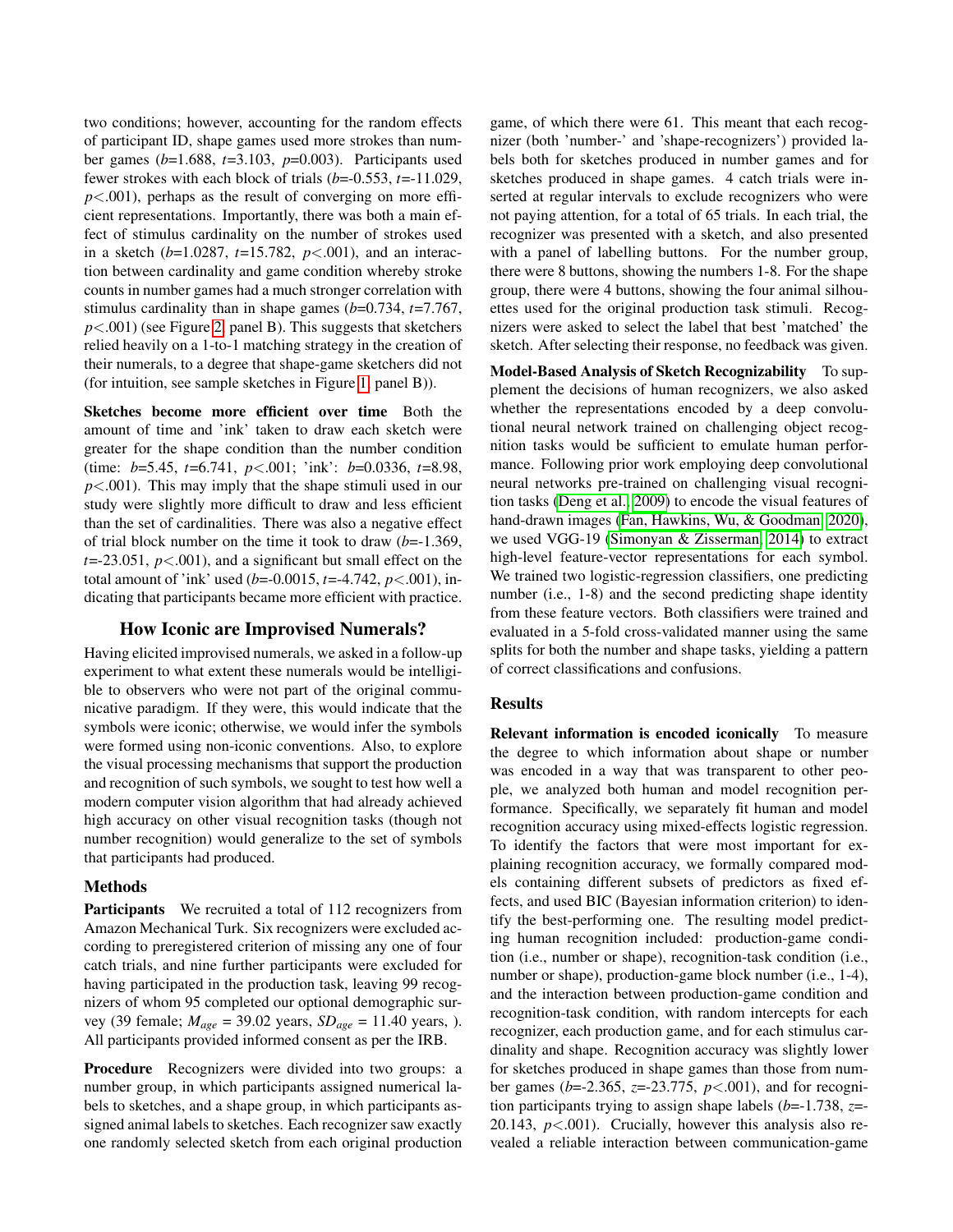condition and recognition-task condition (*b*=4.368, *z*=50.565, *p*<.001; Figure [2,](#page-2-0) panel C), indicating that recognition participants were better able to correctly identify the number conveyed by sketches from number games than from shape ones (66.9%, 95*CI*=[65.3%,68.4%]), and to correctly identify the shape conveyed by sketches from shape games than number ones (71.8%, 95*CI*=[70.2%,73.3%]). Furthermore, recognition of the feature *not* elicited in the original production game was close to chance-level performance (number labels from shape games 20.8%, 95*CI*=[19.4%,22.2%]; shape labels from number games 28.0%, 95*CI*=[26.6%,29.5%]). This suggests that sketchers were selectively prioritizing taskrelevant information in their sketches (see Figure [3](#page-4-0) for full accuracy/confusion matrices of human recognizers). Like the human recognition participants, the computer-vision model performed better at assigning labels that were congruent with the task-relevant information in the production condition, as indicated by an interaction between production condition and recognition condition (*b*=3.338, *z*=20.984, *p*<.001). However, while its performance classifying shape from shapegame sketches (76.5%, 95*CI*=[73.6%,79.4%]) was comparable to human recognizers' performance and its failures were at chance (shape labels from number games 25.5%, 95*CI*=[23.3%,27.7%]; number labels from shape games 14.3%, 95*CI*=[11.6%,17.1%]), the linear classifier was much worse at discriminating numerical information from numbergame sketches (31.7%, 95*CI*=[30.3%,33.2%]) than were human recognizers. Taken together, these results are consistent with prior work that has shown that similar neural network architectures, previously trained to categorize objects in photos, display a robust ability to generalize to object categorization in sketches [\(Fan, Yamins, & Turk-Browne, 2018\)](#page-5-18). However, our results also suggest the possibility that the ability to acquire other abstract visual concepts, such as exact cardinality, may not readily emerge under the same architectural and functional constraints, and thus that other computational ingredients may be necessary to support the full breadth of human-like image and symbol understanding.

#### **Discussion**

In this study, we began an exploration of how communicative goals and perceptual constraints would affect how people symbolically represent number. We found that numerical and shape information were both encoded iconically by communicators when it was task relevant, as evidenced by the high performance of naïve recognizers. Furthermore, taskrelevant information was encoded more iconically than similarly salient, but non-task-relevant information, as evidenced by the relative success of naïve recognizers in recovering task-relevant information and poor performance in recovering non-task-relevant information. While this shows, unsurprisingly, that people are sensitive to the number/shape distinction, more interesting is that it also shows that they create symbols that are restricted to conveying number, rather than also incorporating object information (as happens in many





<span id="page-4-0"></span>Figure 3: Confusion matrices from decoding. Human recognizers were able to consistently decode sketches produced in conditions congruent to their own (left column of panels), showing effective distillation of the relevant dimension of information by sketchers in the production task. They were much less effective at decoding information from conditions incongruent to their own (right column of panels).

early numeral systems, as well as linguistic number classifiers). This is concordant with previous findings in the field showing that people can (and do) isolate functionally relevant features in communicative signals [\(Winters et al., 2015\)](#page-5-13).

In addition to iconicity and communicative efficacy, we also wondered what specific strategies people would use to represent numerical information. It was possible that people would be extremely conservative, depicting the stimulus images literally. It was also possible that people would automatically implement an efficient, abstract numerical base system (such as Roman 'V'). This seemed especially likely given the perceptual constraints in the upper range of the cardinalities we tested, and the fact that our participants were certain to already be familiar with the concept of non-iconic numerical symbols. However in our study, somewhat surprisingly, the numerical representations that were elicited relied almost entirely on 1-to-1 iconicity. These representations were not completely conservative, in that they shed extraneous information about shape, and not totally efficient, in that they continued to use 1-to-1 matching for large, perceptually challenging quantities.

This preliminary study introduced a novel approach to investigating how humans create conventions for representing symbolic number. However, the procedure we used has several limitations. One is the small range of cardinalities and